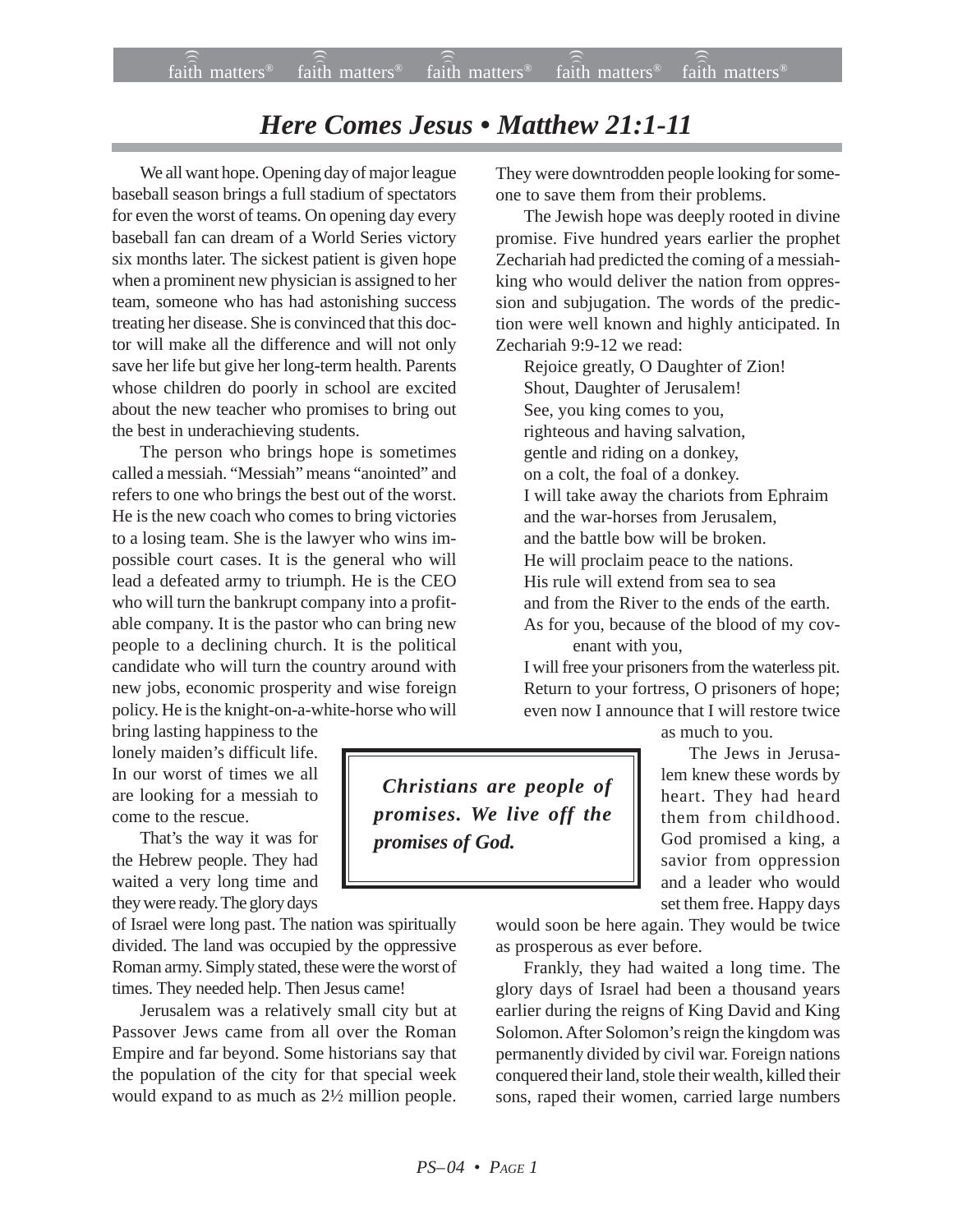## $f$ aith matters® staith matters® staith matters® staith matters® staith matters® faith matters<sup>®</sup> faith matters<sup>®</sup>  $\widehat{a}$ ith matters<sup>®</sup>

into distant slavery and the country was left in poverty. Perhaps the lowest point was reached in 165 B.C. when a Greek general named Antiochus Epiphanes invaded Israel and desecrated the temple by offering a pig on the high altar and using the temple rooms for prostitution. By Jesus' time the Romans occupied Israel with brutal martial law and heavy taxation. God's people were ready for God's promises to come true.

We all know what it's like to live off promises. The promise of better times gets us through the pains of life. Our troubles may not be anything like those of first century Jews but we all have problems, fears and worries. As long as we have hope we can carry on. When hope runs out we are ready to give up.

Christians are people of promises. We live off the promises of God. He has promised to never leave us or forsake us. He has promised to hear and answer our prayers. He has promised to supply our every need. He has promised to go with us all the way through this life, whatever that includes, and to usher us safely into eternal life. When Jesus came into Jerusalem on Palm Sunday he came to fulfill the promises of God; and when Jesus comes into our lives he does the same thing. He comes to us to fulfill the great promises of God.

When Jesus entered Jerusalem on Palm Sunday to the cheering of the crowds he was well prepared. For the first thirty years of his life he had lived in obscurity. Hardly anyone knew him or had heard anything about him. But then he burst on the scene with miracles and stunning teaching. He gathered around him a cadre of disciples and for three-and-a-half years he worked diligently to keep the lid on his celebrity as he fed people by the thousands, helped the blind to see and the lame to walk and even raised the dead back to life. He admitted that he was the Messiah and everyone wanted to spread the word but he kept telling them to keep silent. Jesus wanted to go public by his schedule and not because of the demands of others.

But now the time was right. This was the time of Jesus' choosing and it was a perfect time. Jesus had recently raised Lazarus from the dead and all Jerusalem was abuzz. This was the pinnacle of his miracles and demonstrated his supernatural powers. The people said that if he could raise the dead back to life he could do anything. It was a lid that couldn't be kept on.

The crowds were huge and provided maximum exposure to his message. Millions could experience Jesus for themselves, more than at any other time or place. If ever Jesus' teaching could penetrate to the masses this was the time it was going to happen.

Jesus knew all the Old Testament prophecies about the Messiah and he carefully fulfilled their predictions. Jesus made sure that every detail of prophecy came true. He even arranged for a donkey at a specific place. Jesus set up in advance with the donkey's owner and predetermined a password to give so that the donkey would be provided for him to ride. Jesus was on his way to the cross and this was the first day of his final journey. Matthew 21:2-7 tells us:

> *. . . Jesus sent two disciples, saying to them, "Go to the village ahead of you, and at once you will find a donkey tied there, with her colt by her. Untie them and bring them to me. If anyone says anything to you, tell him that the Lord needs them, and he will send them right away."*

*This took place to fulfill what was spoken through the prophet (Zechariah):*

*"Say to the Daughter of Zion, 'See, your king comes to you,*

*gentle and riding on a donkey,*

*on a colt, the foal of a donkey.' " The disciples went and did as Jesus had instructed them. They brought the donkey and the colt, place their cloaks on them, and Jesus sat on them.*

Ancient conquerors usually rode magnificent war horses. The horse was the symbol of strength and conquest and power. But Jesus rode a donkey, a symbol of simplicity, peace and humility. Today it would be the difference between arriving in a Mercedes stretch limousine or the back of a pickup truck.

Ten thousand times over I am impressed with Jesus and the way he did everything. I am im-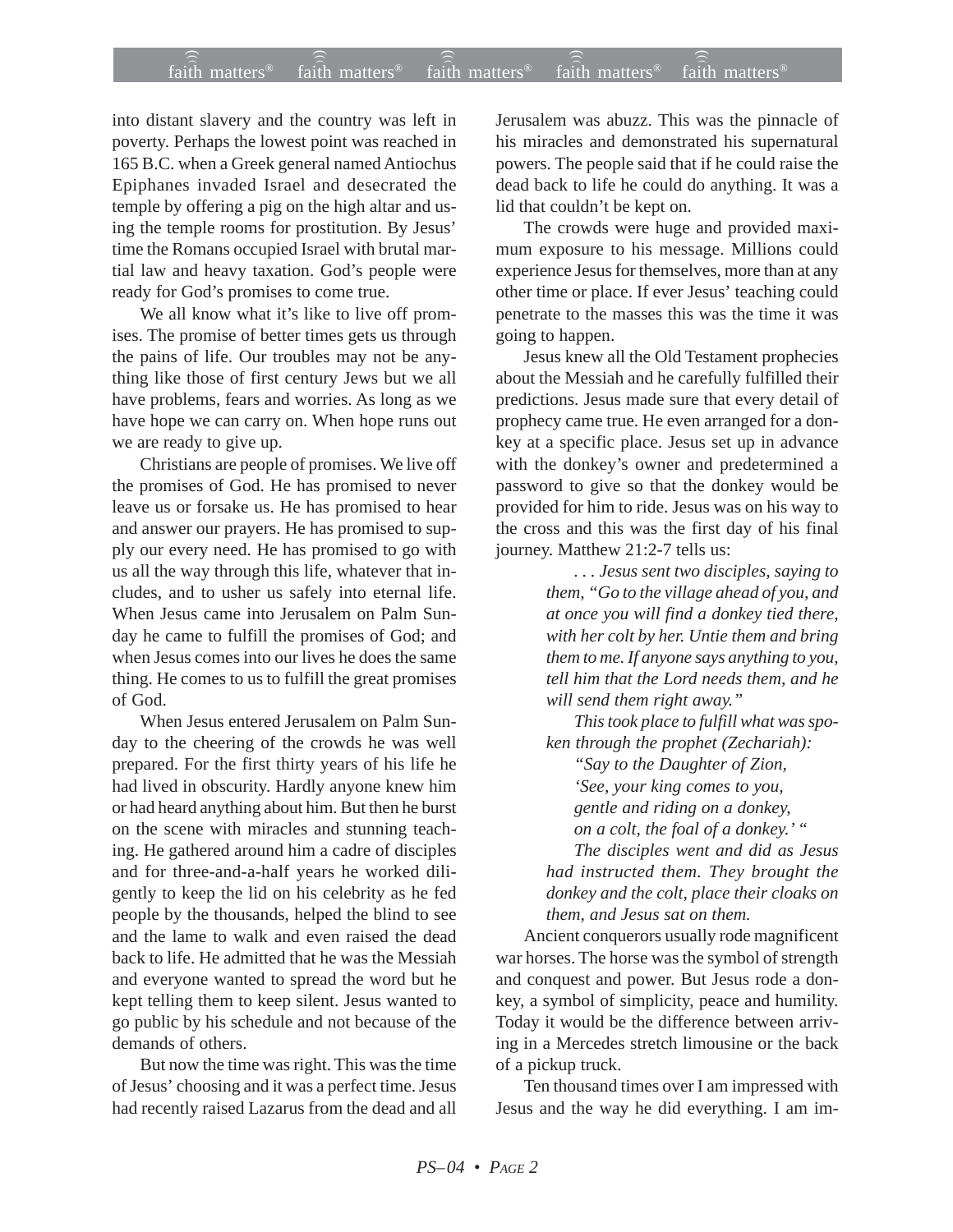## faith matters® faith matters® faith matters® faith matters® faith matters® ))) ))) ))) faith matters<sup>®</sup> faith matters<sup>®</sup>

pressed with his courage, going to Jerusalem when he knew that powerful leaders wanted to kill him. My instinct tells me that I would go and hide and wait for a safer day; but Jesus took the threat head on.

Jesus kept his focus. I am so impressed that his head was not turned and his mission was not changed by the demands of the crowd. Jesus' mission in life was to die on the cross and he was not going to be distracted from it.

I'm impressed with his preparation down to the finest detail. I find it a bit unusual that he did not delegate the hiring of a donkey but instead made the preparations personally. He was the one who set up the password to guarantee that the rental would take place.

Why would he do that? Because Jesus is a leader who gives great attention to the details of life. I find enormous comfort in that. It tells me that he gives attention to the details of my life as well. While he may be responsible for the running of the universe he also cares about every minute of my daily schedule. He is concerned about my health and finances and relationships. I often forget that. I forget it when I get caught up in the stresses and problems of day-to-day living. But when I stop long enough to reflect on past years I can see that Jesus has been engaged in

every detail of my life. Yesterday he prepared me for today; today he is preparing me for tomorrow.

Here is great comfort here for us all. As important as he is Jesus cares about us. When he comes into our lives it is to accomplish God's very best. Never think that all that happens in your life is just random or chance. Never imagine that this God of the

universe is too busy with big stuff to care about our small stuff because this same Jesus works the details of our daily circumstances.

The crowd that Sunday knew what they expected of Jesus. They wanted him to become their king. They wanted him to muster an army, overthrow the Roman government and bring them prosperity.

As they welcomed Jesus into the city the people took off their coats to carpet the road. It was to honor Jesus but it was also to create souvenirs. "This is the coat that welcomed the Messiah." "King Jesus walked on this jacket!" Someday they could sell it on E-bay and get big bucks for this special coat they had offered!

They cut down branches to wave and celebrate. This is the way they welcomed kings and conquerors in previous generations. It was their equivalent of a ticker-tape parade, throwing confetti or releasing balloons at a political convention.

They shouted until they were hoarse. "Hosanna to the Son of David!" "Blessed is he who comes in the name of the Lord." "Hosanna in the highest!" They were using an old Hebrew expression that meant "Save us!" but had evolved to become a cheer of praise and admiration. Today it would be applause, whistles and "Yea, Jesus!"

They were excited. They knew what they expected. And, they were disappointed. Quite frankly, Jesus did not meet their expectations. He did not follow their agenda. He was on a different mission. When they realized that he would not give them what they wanted, in less than a week they changed their chant to "Crucify him!"

*When we praise Jesus with our coats and cheers it is not to get our way but it is to celebrate his way. Praise for Jesus is rooted in gratitude and not in greed.*

Palm Sunday was not what the crowd expected from Jesus nor was it what Jesus wanted from the crowd. Jesus wanted them to acknowledge him as the Son of God. He wanted them to submit to his leadership and will. He wanted them to love him for who he was and not for what they could get

out of him. He wanted to be much more than the king of their country; he wanted to be the king of their hearts.

It's as simple as this: Jesus wanted them to do what he wanted them to do and they wanted Jesus to do what they wanted. The lesson in this for us